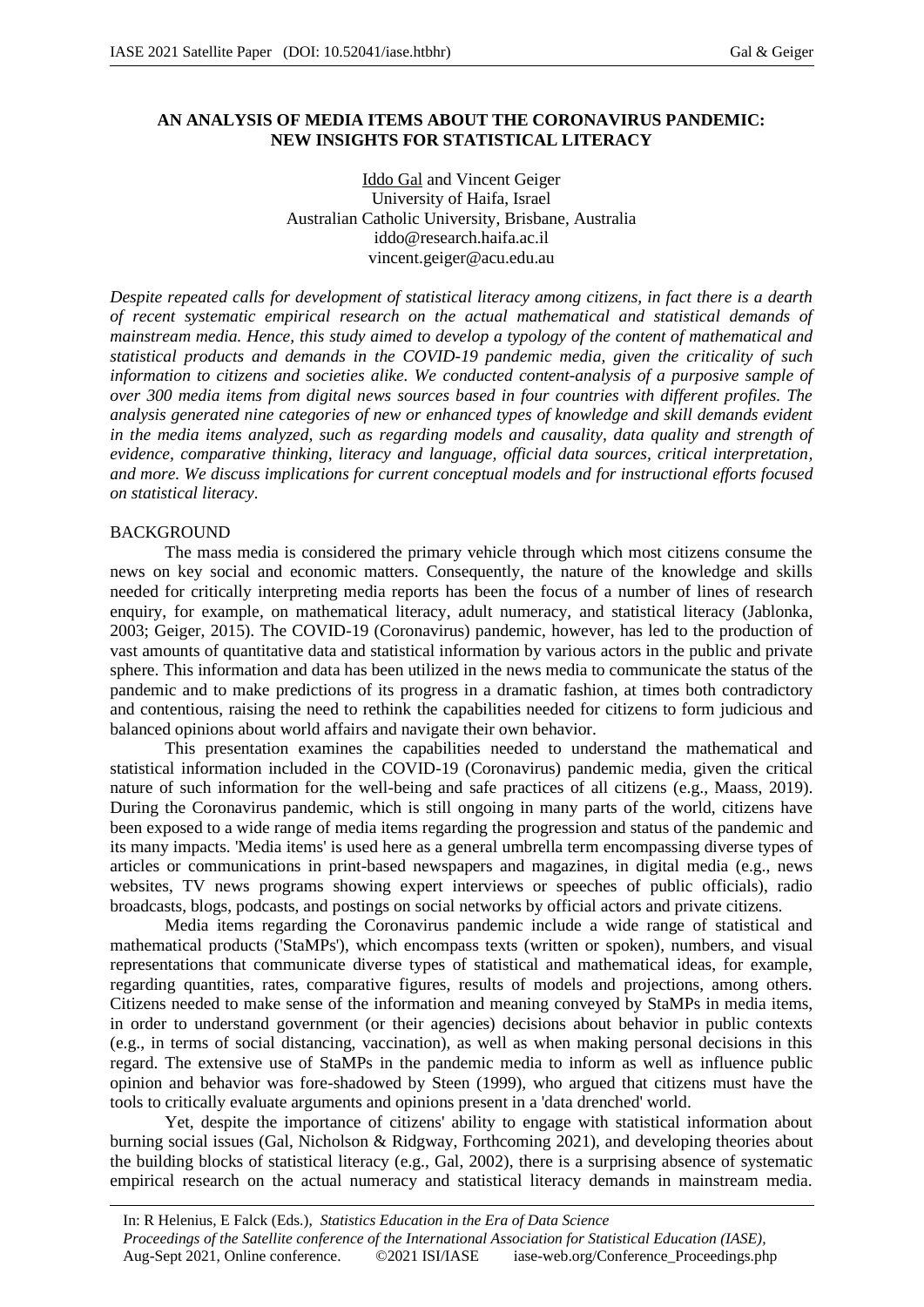Hence, this paper contributes to new knowledge by presenting selected findings focused on the demands of media items related to the Coronavirus (COVID-19) pandemic. Through this approach, we aim to contribute to new knowledge regarding the mathematical and statistical capabilities that citizens need to comprehend STaMPs appearing within media items.

# METHODOLOGY

We have adopted an exploratory approach through the content-analysis of over 300 'media items' (articles, videos, podcasts). These items were purposively selected from four leading news sources, listed in Table 1, which are aimed at general but diverse audiences in four countries (Australia, UK, USA, Israel) with heterogeneous demographic, geographical and economic characteristics, and different pandemic-related profiles of infection. The chosen media items appeared during the timeframe 15 March-15 June 2020, a period across which the pandemic progressed, reached its 1st-wave peak, then started to subside in many countries. About half of the media items were lead or section-lead articles, an indication of their perceived importance to readers. Our approach to content analysis involved inductive category formation, which Krippendorff (2004) suggests as appropriate when texts written about a common theme are realized by different authors. Content categories were developed through a constant comparison process, discussions between the researchers of incoming media reports, and refinement until the categories and their definitions stabilized.

| Source                          | <b>Outlet characteristics</b>                                                                                                           |
|---------------------------------|-----------------------------------------------------------------------------------------------------------------------------------------|
| ABC, The Australian             | A publicly funded media outlet with international reach. Viewed as                                                                      |
| <b>Broadcasting Corporation</b> | a highly credible source of information about current affairs.                                                                          |
| YNET, Yediot Ahronot            | The website of the largest circulation print-based newspaper in                                                                         |
| (Israel)                        | Israel (Hebrew-based), considered centrist and investigative.                                                                           |
| CNN news network                | A USA-based media outlet reporting on international events.                                                                             |
| (International Edition), USA    | Considered both credible and reliable, left-of-center perspective.                                                                      |
| The Sun, United Kingdom         | The website of a tabloid which is the highest-circulation newspaper<br>in the UK. A populist media outlet, right-of-center perspective. |

Table 1. Characteristics of chosen news outlets

# RESULTS AND ANALYSIS

Through our analysis of the chosen media items we have identified nine categories of elements or demands of STaMPs, summarized in Figure 1, that require mathematical and statistical knowledge and skill in order to understand the news communicated to the general public about the pandemic. (Of course, media items may include other content that is of much relevance to readers but does not involve StaMPs).



Figure 1. Nine categories of elements within the media items

We see categories 1-8 in Figure 1 as identifiably discrete, yet at times interrelated, since a single media item may encompass content from multiple categories. For example, results of modelling (Category 2) may be communicated in media items via spoken texts (Category 7) and/or diverse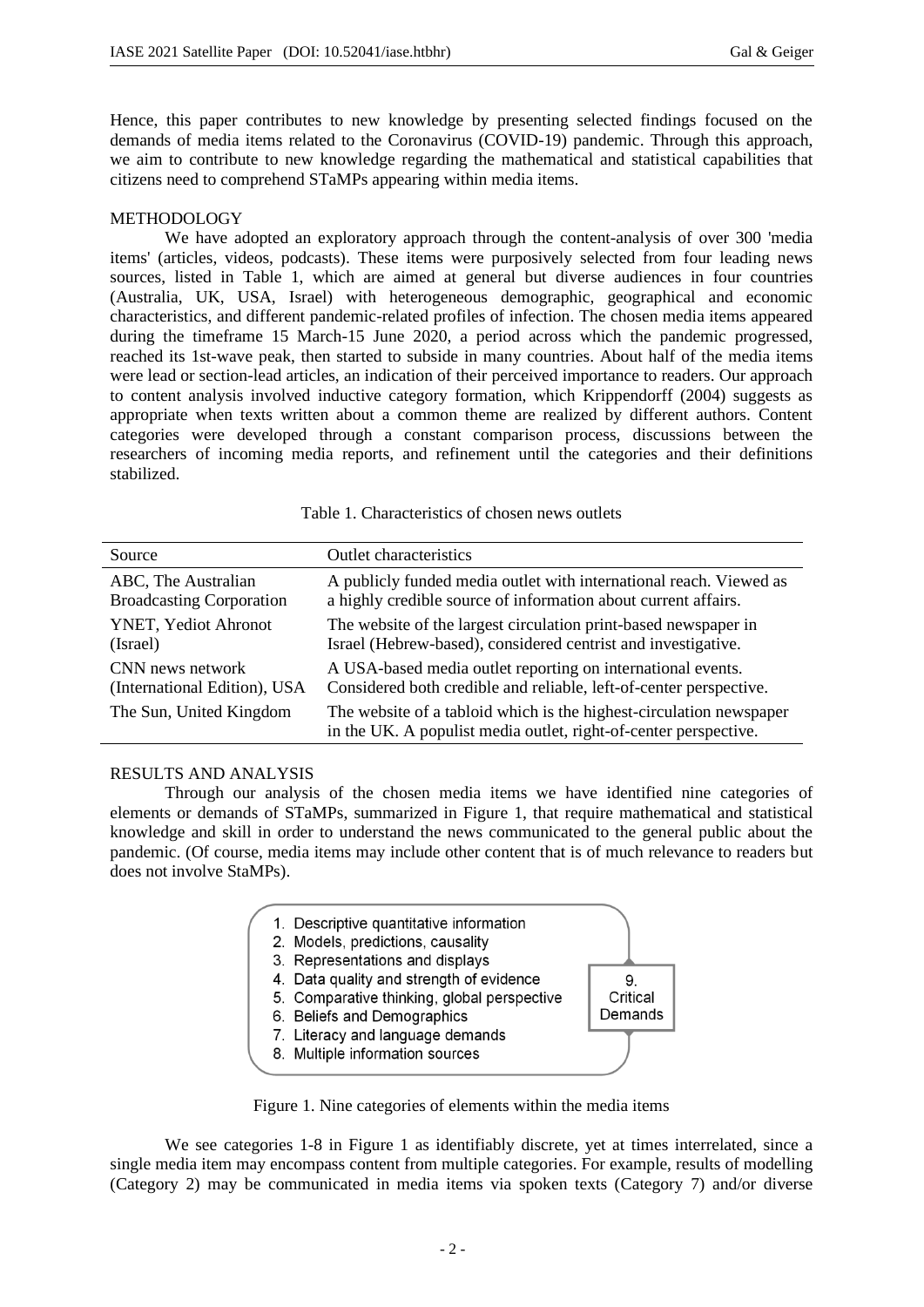representations (Category 3). Category 9, critical demands, however, is broader and can be relevant to or applied to any of the other eight categories when interrogating a media item. Most of these nine categories have seemingly been noted in the literature before, but not all within a single conceptual framework as presented here. All contain new or enhanced aspects that reflect salient demands in the pandemic-related news media.

These categories will be outlined as part of our presentation, and illustrated through selected media items. Due to space constraints, in this brief paper, we outline and provide illustrations related to only two categories, (a) models, predictions and causality, and (b) data quality and strength of evidence, which are at the heart of models of statistical literacy.

### *More on Category 2: Models, predictions, and causality*

A model is a simplification and representation of reality that incorporates essential features of a real-world situation and the relationships between them. Statistical models are used for predicting the progression of many phenomena including the progress of epidemiological events. Models are complex tools, and their outputs must be interpreted with caution because of their reliance on assumptions and the quality and quantity of available data (e.g., Maass, et al., 2019).

Many key predictions and targets based on modelling have been reported in the pandemicrelated media, such as the *rate of progression* of the pandemic over time in terms of, for example the number of infections, people in intensive care, or deaths. Modelling has also been used to predict the potential effect of various interventions (e.g., social distancing) on the progression of the pandemic, in order to avoid available medical resources being overwhelmed (i.e., how to '*flatten the curve*') or projections for when or under what circumstances *herd immunity* can be achieved, if at all. In addition, media items point to a range of seemingly simpler (though not simple) *indicators* which are models used not for purposes of prediction but first of all for purposes of data aggregation. Examples are 'positivity rate' 'reproduction rate' or R-rate, "rolling 7-day average", or "deaths per 100,000", none of which are included in the repertoire of ideas in regular statistics classes, let alone mathematics classes at the high-school level.

Models are thus used by governments, taking account of the advice of experts, to provide a basis for formulating policies aimed at controlling the pandemic and alleviating its social and economic impacts. Modelling results were pushed into mainstream public discourse via multiple media channels and digital platforms, at an unprecedented level, in order to convince populations to accept proposed or obligatory national responses. The public visibility of discussions about models and modelling, including the *vagueness or error* inherent in their predictions, was raised by wellpublicized press briefings by heads of state (presidents, prime ministers), key public figures, and in statements by experts, in all news outlets included in our sample. This aspect of COVID-19 related reporting is illustrated Table 2, showing an excerpt from an ABC article.

Table 2. Models and vagueness in a media article (ABC, excerpt from Hayne, 2020)

# **Coronavirus 'nowcasting' modelling shows Australian case numbers continue to fall**

 ...as health authorities continue to refine modelling of Australia's coronavirus curve, the margin of error in their findings is getting wider — but that's actually a good thing. Chief Medical Officer Brendan Murphy presented the latest coronavirus modelling on Friday afternoon, showing that Australia continues to stamp down the number of new infections being recorded each day.

 Currently, there have been 6,675 confirmed cases of COVID-19 in Australia, of which more than 5,000 have recovered. There have been 78 deaths.

### **Margins of error are getting wider**

 The Government's "nowcasting" of the coronavirus situation in Australia aims to take stock of the coronavirus situation using the latest numbers. But that process gets less accurate if less data is fed into it. As case numbers continue to fall, the data being put into modelling is shrinking, making forecasts less precise. That being said, predictive modelling looking at the coming two weeks does suggest a further decline in numbers...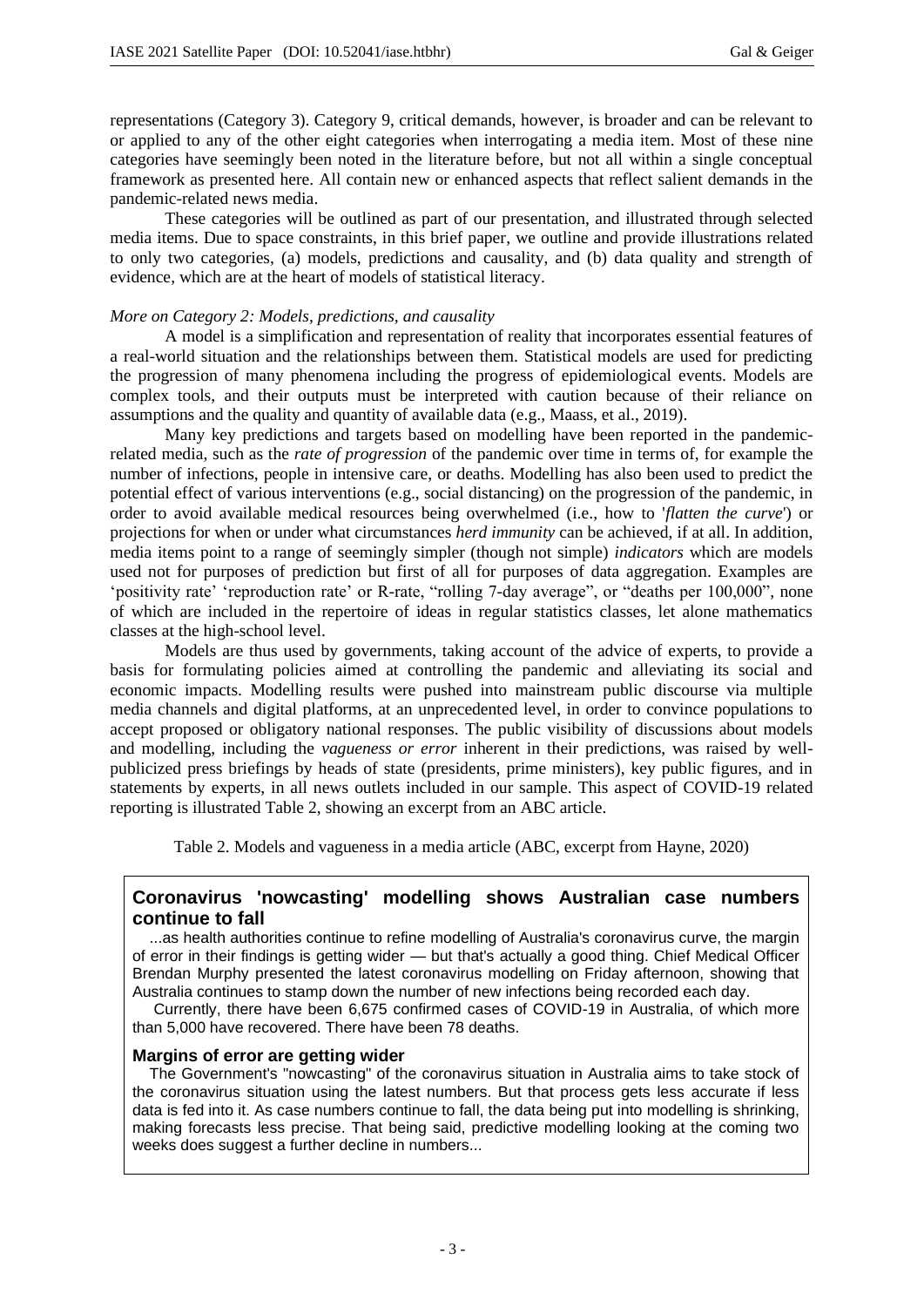Discussion of models and the results of modelling were often intertwined with commentary on cause-and-effect relationships – a hallmark of scientific and statistical thinking. This was often seen in items which discussed causal influences and long-range *consequences* of the pandemic, such as reduced economic activity, unemployment, increases in domestic violence, or long-term health effects, each of which require policy interventions. Further, models, and their underlying assumptions or correlates, have been typically described in the media items via *text or verbally* (in the case of audio or video reports), only sporadically with the aid of graphs that show hypothetical or projected distributions. All the above means that understanding models and the impact of their predictions requires reading comprehension as much as mathematical and statistical facility, going well beyond the basic ideas that are normally taught about models (e.g., when learning about simple regression) in a typical introductory statistics class.

## *More on Category 4: Data quality and strength of evidence*

Numerical data are typically presented within mathematics classrooms as complete, stable and accurate. Students learn that even *uncertainty* can be quantified via the laws of probability – usually in the abstract and with no real-world context attached to the computation. Notions of *error* (which may increase uncertainty) are usually covered in introductory statistics textbooks only regarding specific technical issues, such as error due to sampling, survey non-response, or computational methods. Accordingly, lists of "worry questions" have been proposed (e.g., Gal, 2002), describing topics about which readers of statistical messages should ask critical questions.

Yet our sample of media items about the pandemic covered many *additional* notions that go beyond 'error' in the technical sense as they also incorporated notions such as ambiguity, inaccuracy, variability, trustworthiness, or quality of evidence. These ideas were prominent in all media outlets analyzed and encompassed two elements (illustrative examples omitted due to space constraints).

- *Accuracy, reliability, or validity of descriptive figures, estimates and predictions*. Many media articles show that citizens should question basic data, indicators, or related public statements, because they may contain errors or be misleading. The media points to the need to look beyond national summaries to the underlying distributions and variability of subgroups. There were also instances of different predictions for the same phenomena (e.g., expected deaths) presumably all based on credible models.
- *Strength of evidence, and impact on policy and individual decisions.* Numerous media articles discussed 'evidence' in broad terms, not in reference to specific technical issue, suggesting that readers need to understand that quantitative information can vary in its *overall* comprehensiveness, acceptability or trustworthiness. There was discussion in media items about the willingness of certain social groups (or even public figures) to accept questionable evidence or questionable news (e.g., "fake news") that involved potentially misleading statistics, and the need for fact checking of data-related statements. The challenge facing governments in shaping policy based on inconclusive evidence was also discussed in some media items, as in debates regarding evidence supporting policy on the contentious issue of wearing face covering, as illustrated in the CNN excerpt in Table 3.

Table 3. Scotland recommends face coverings as cracks emerge in UK-wide approach to Coronavirus (CNN, excerpt from Rahim, 2020)

Scotland's First Minister said..."The evidence on the use of face coverings is limited, but there may be some benefit in wearing a facial covering when you leave the house and enter enclosed spaces."…. [In England] the Scientific Advisory Group for Emergencies (SAGE) have submitted evidence to ministers, and the government would announce a decision as soon as it was made, the Prime Minister's official spokesperson said,....Deputy Chief Scientific Adviser Angela McLean said SAGE had concluded there was "weak evidence of a small effect" in which face masks could prevent an infected person passing coronavirus on to someone else.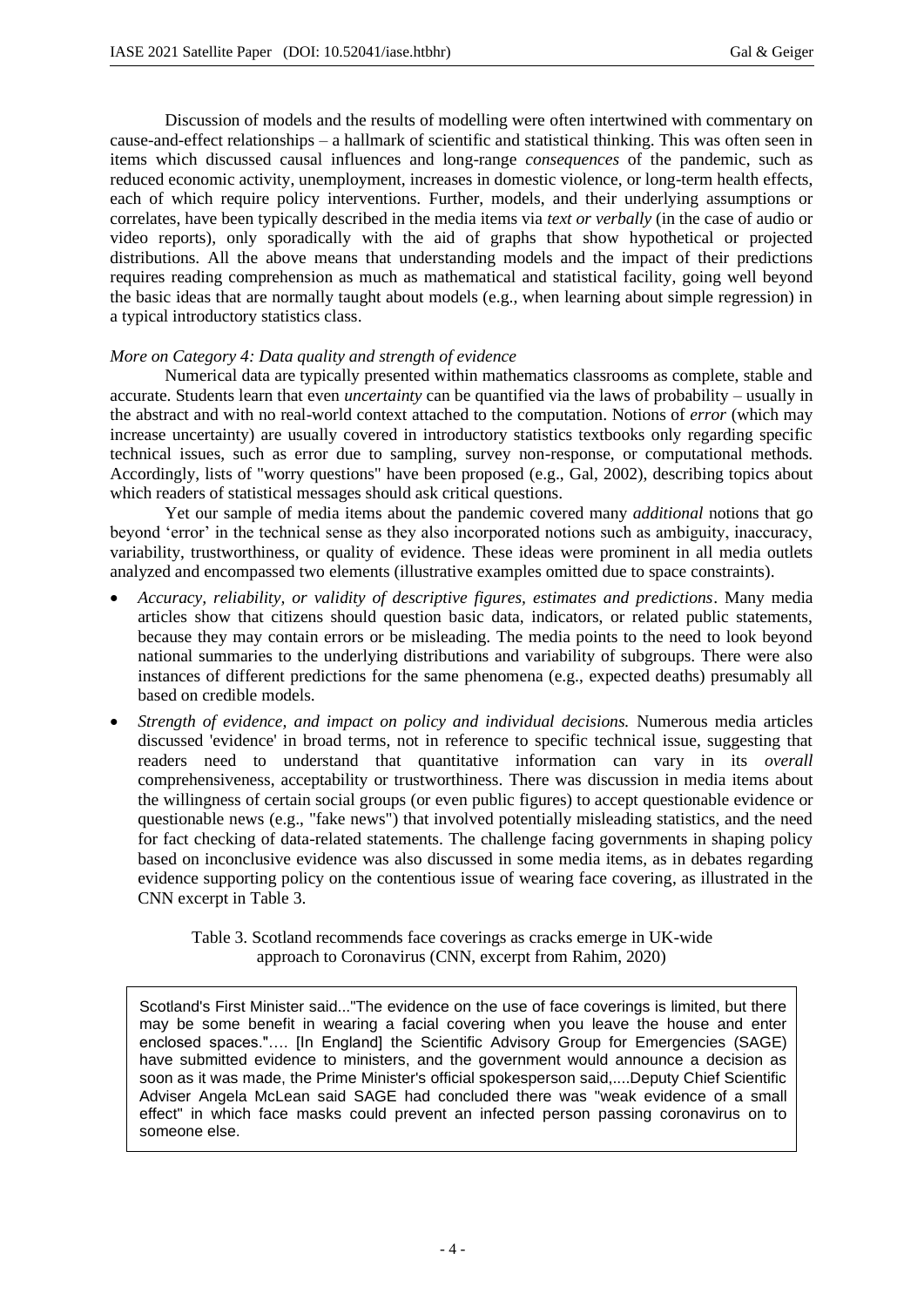Overall, the media items portray the *tentative nature* of pandemic-related statistics and predictions. Texts suggest to their readers that raw data, analyses, and results can all be *revised* or *contested*, challenging traditional truth-laden views of 'scientific' statistics.

## DISCUSSION

Our sample of media items is limited given the huge volume of information in the media about the pandemic, and for now the findings do not relate to media reports about later stages of the pandemic, including additional waves caused by COVID-19 variants, or vaccination programs and their effects. Yet, the sources used were sufficiently rich for results to contribute to new knowledge by pointing to a range of demands in the media that have not been documented in prior research.

The results show that the nine categories listed in Figure 1 are more sophisticated and multifaceted than portrayed in previous research literature and require further evolution of conceptual and instructional models focused on the critical and interpretive demands of quantitative information (Gal, 2002; Weiland, 2019). The illustrations provided above, although referring only to two of the nine categories, demonstrate additional layers of knowledge and interpretive demands upon citizens, going well beyond those that are based on the analysis of single datasets or that focus on simple modelling as is the norm in regular instruction in statistics.

Further, media items about the COVID-19 pandemic present more *holistic demands*, including that citizens:

- *Combine or integrate* multiple ideas that are normally taught separately in mathematics and statistics,
- Grapple with *many literacy demands* (e.g., comprehension of written and spoken texts by journalists and experts)
- Be at ease with notions of *vagueness and risk* associated with statistical and mathematical products in the media.

Taken together, our findings indicate the need to take a fresh view of the knowledge and capabilities regarding statistical and mathematical knowledge that citizens should possess in order to understand essential information communicated in StaMPs within the media, which have direct bearing on their health and well-being. What shapes the public's perceptions of strength of evidence or scientific facts are critical issues that must be addressed in statistics education, as they impact on citizens' behaviors, such as compliance with official regulations.

It is important to note that numerous media items referred to terms and issues common in epidemiology or in official statistics (Radermacher 2020), such as the use of *statistical indicators*  (which integrate information from multiple official sources into a synthetic estimate such as the Rrate); reporting of death rates as a proportion in relation to population size (e.g., deaths per 100,000 persons); use of 7-day averages to smooth unstable data; or comparison of death statistics in different years as a way to evaluate the excess deaths which may reflect the 'true' impact of the pandemic. Yet, such key indicators, that can be seen as part of *official statistics literacy* (Gal & Ograjenšek, 2017), are seldom addressed when learning mathematics and statistics.

The findings have many implications for theory and future research, as they raise new questions about what it means to be statistically or mathematically literate, and the need to study to what extend citizens actually possess the desired capabilities. The findings point to a need to expand existing models of statistical literacy and adult numeracy, and to further develop instructional efforts aimed at promoting the statistical literacy of students and adults-at-large. Further, based on the findings we argue for the need to accentuate efforts to link statistics education with conceptual models related to cross-curricular and global competencies, for example, 21st-century skills, and with broad views of adult numeracy which emphasize the need for criticality (Gal et al., 2020; Geiger et al., 2020). Indeed, the findings confirm the framework proposed by ProCivicStat Partners (2018) and elaborated by Gal et al (2021) to describe skills needed for engaging with *civic statistics* and their meaning of society and policy.

Many research and curricular questions emerge from the findings, such as: what extensions to current conceptualizations of the capabilities that all citizens should possess in order to be able to engage the wide range of STaMPs that can be found in digital and print-based media items; how to go beyond instruction in probability to understanding of vagueness of data or strength of evidence; or